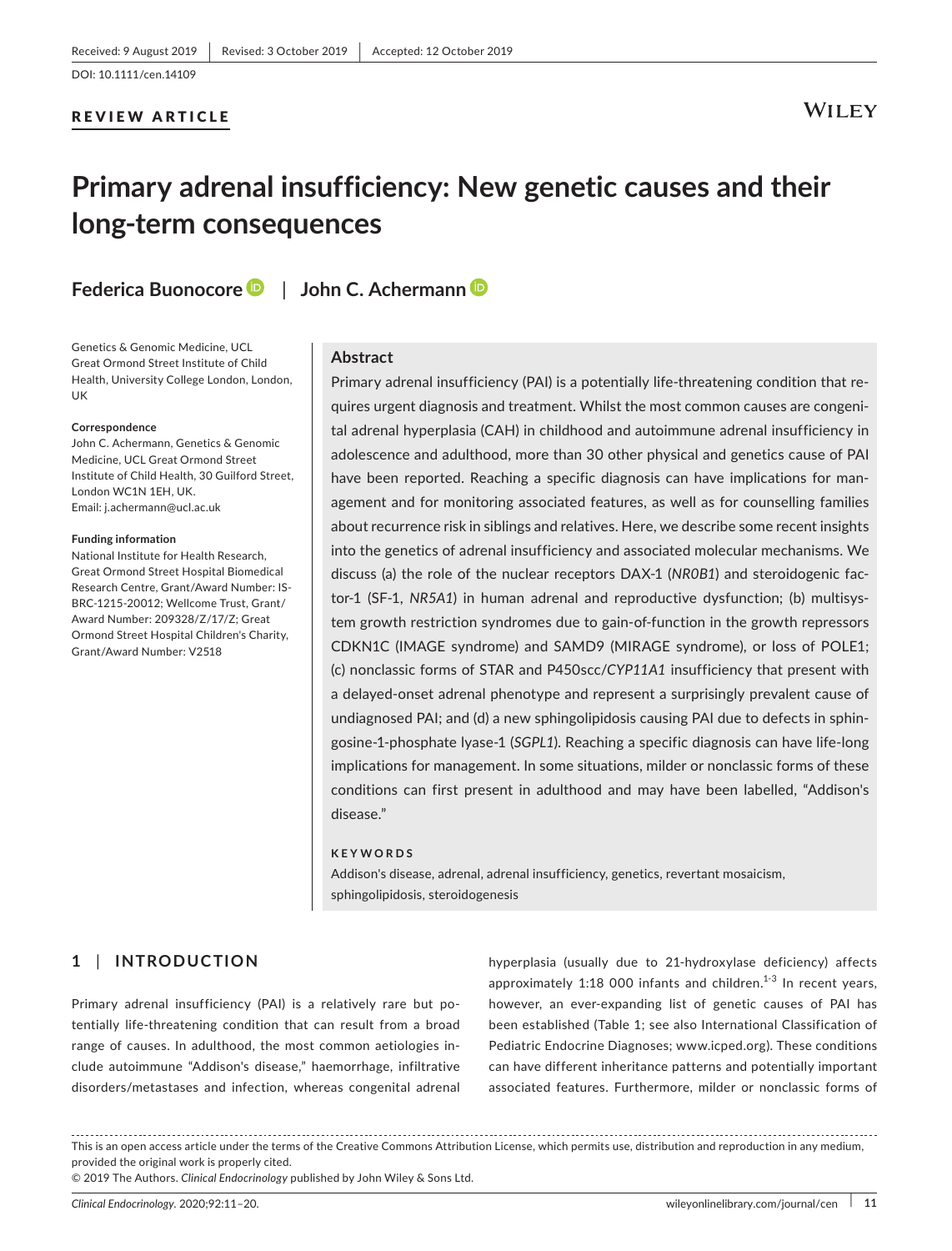TABLE 1 Overview of causes of primary adrenal insufficiency with a focus on monogenic conditions

| Developmental disorders<br>(Hypoplasia)                                                                                                                                                                             | Congenital adrenal hyperpla-<br>sia (CAH)                                                                                      |
|---------------------------------------------------------------------------------------------------------------------------------------------------------------------------------------------------------------------|--------------------------------------------------------------------------------------------------------------------------------|
| <sup>a</sup> X-linked adrenal hypoplasia<br>$(NROB1/DAX-1)$                                                                                                                                                         | Congenital lipoid adrenal<br>hyperplasia (STAR)                                                                                |
| <sup>b</sup> Steroidogenic factor-1 related<br>$(NR5A1/SF-1)$                                                                                                                                                       | P450scc (CYP11A1)                                                                                                              |
| <sup>c</sup> IMAGe syndrome (CDKN1C)                                                                                                                                                                                | 3β-hydroxysteroid dehy-<br>drogenase II (HSD3B2)                                                                               |
| IMAGe-like syndrome (POLE1)                                                                                                                                                                                         | 21-hydroxylase (CYP21A2)                                                                                                       |
| <sup>d</sup> MIRAGE syndrome (SAMD9)                                                                                                                                                                                | 11β-hydroxylase (CYP11B1)                                                                                                      |
| SERKAL syndrome (WNT4)                                                                                                                                                                                              | 17α-hydroxylase/17,20-<br>Iyase (CYP17A1)                                                                                      |
| Idiopathic (unknown)                                                                                                                                                                                                | P450 oxidoreductase (POR)                                                                                                      |
| <b>Familial Glucocorticoid Deficiency</b><br>(FGD) and related conditions                                                                                                                                           | Metabolic causes                                                                                                               |
| MC2R (ACTH receptor) (FGD1)                                                                                                                                                                                         | Neonatal adrenoleukodys-<br>trophy (PEX genes)                                                                                 |
| MRAP (FGD2)                                                                                                                                                                                                         | <sup>a</sup> X-linked adrenoleukodys-<br>trophy (ABCD1)                                                                        |
| Nonclassic STAR ("FGD3")                                                                                                                                                                                            | Smith-Lemli-Opitz syn-<br>drome (DHCR7)                                                                                        |
| Nonclassic CYP11A1                                                                                                                                                                                                  | Primary xanthomatosis<br>(Wolman disease) (LIPA)                                                                               |
| Minichromosome maintenance 4<br>(MCM4)<br>Triple A syndrome (AAAS)<br>Nicotinamide nucleotide transhy-<br>drogenase (NNT)<br>Thioredoxin reductase (TXNRD2)<br><sup>b</sup> Glucocorticoid resistance (GR,<br>NR3C1 | <sup>e</sup> Mitochondrial disorders<br>(esp. Mito DNA; MRPS7;<br>NDUFAF5; GFER)<br>Sphingosine-1-phosphate<br>lyase-1 (SGPL1) |
| Disorders of aldosterone synthe-<br>sis and action                                                                                                                                                                  | Autoimmune adrenalitis<br>(Addison disease)                                                                                    |
| Aldosterone synthase (CYP11B2)                                                                                                                                                                                      | Autoimmune polyglandular<br>syndrome type 1 (AIRE)                                                                             |
| <sup>d</sup> Mineralocorticoid resistance<br>(MR, NR3C2)                                                                                                                                                            | Autoimmune polyglandular<br>syndrome type 2                                                                                    |
|                                                                                                                                                                                                                     | Isolated autoimmune<br>Addison disease                                                                                         |
| <b>Other nongenetic causes</b>                                                                                                                                                                                      |                                                                                                                                |

| Infections (TB, fungal, bacterial, |
|------------------------------------|
| HIV)                               |
| Infiltrative (metastatic,          |
| amyloidosis, sarcoidosis,          |
| haemachromatosis)                  |
| Drug effects                       |
| Idiopathic (unknown)               |

*Note:* Modified from the International Classification of Pediatric Endocrine Diagnoses ([www.icped.org](http://www.icped.org), Chapter 8A). All monogenic conditions listed are autosomal recessive unless indicated. a X‐linked recessive.

**bAutosomal dominant/de novo or autosomal recessive.** 

c Paternally imprinted (maternally expressed).

d Autosomal dominant/de novo.

e Mitochondrial DNA in some situations.

some of these conditions may only first present in teenage years or adulthood.

Here, we review some recent insights into the genetics and molecular mechanisms of rare forms of PAI and show how reaching a specific diagnosis can have implications for management and longterm care. We will not discuss forms of CAH (including POR‐related syndromes), or well-established adrenal insufficiency syndromes such as Triple A syndrome (achalasia, Addison's, alacrima) or X‐linked adrenoleukodystrophy.

# **2** | **NUCLE AR RECEPTORS IN ADRENAL**  DEVELOPMENT: DAX-1 (NR0B1) AND SF-1 **(NR5A1)**

DAX-1 (officially termed NR0B1) and steroidogenic factor 1(SF-1, officially termed NR5A1) belong to the nuclear receptor superfamily. Humans have 41 different nuclear receptors, 20 of which currently have associated clinical conditions.<sup>4</sup> DAX-1 and SF-1 are the two nuclear receptors that regulate both adrenal and reproductive develop‐ ment and function.<sup>5</sup>

# **2.1** | **DAX‐1 (***NR0B1***)**

Pathogenic variants in NR0B1/DAX‐1 were first reported as a cause of X-linked adrenal hypoplasia congenita (AHC) in 1994.<sup>6</sup> Efforts to localize the gene were helped by the co-existence of adrenal hypoplasia with Duchenne muscular dystrophy due to a contiguous gene deletion syndrome on the short arm of the X chromosome (Xp21). More than 300 individuals and families with X‐linked AHC due to loss of NR0B1/DAX-1 have been reported.<sup>5,7</sup>

The classic clinical features of X‐linked AHC include primary salt-losing adrenal insufficiency, hypogonadotropic hypogonadism (HH) and infertility. Boys may also present with predominantly ei‐ ther mineralocorticoid or glucocorticoid insufficiency, or may have paradoxical features such as macrophallia or early puberty.<sup>8,9</sup> One report of fertility in a man with X‐linked AHC using testicular sperm extraction‐intracytoplasmic sperm injection (TESE‐ICSI) has been published.<sup>10</sup> Making the specific diagnosis is important so that associated features can be monitored and treated. The risk of presymp‐ tomatic adrenal insufficiency in brothers and males in the maternal family needs to be considered.<sup>11</sup>

Since 2000, several reports of late‐onset X‐linked AHC in men with PAI have emerged. $12-16$  Usually, this condition is associated with partial HH but infertility might be the main feature. Often the genetic change involves a 5' (aminoterminal) stop variant in the gene and translation of a shorter protein with partial function, or a partial loss‐of‐function variant in the ligand‐like binding domain of NR0B1 (Figure 1A, 1).<sup>12</sup> One recent review of adult men with PAI in a single UK centre identified two patients with X‐linked AHC due to partial loss-of-function variants in DAX-1, suggesting that lateonset X‐linked AHC may be underdiagnosed in the adult population (Figure 1B & 1).<sup>16</sup>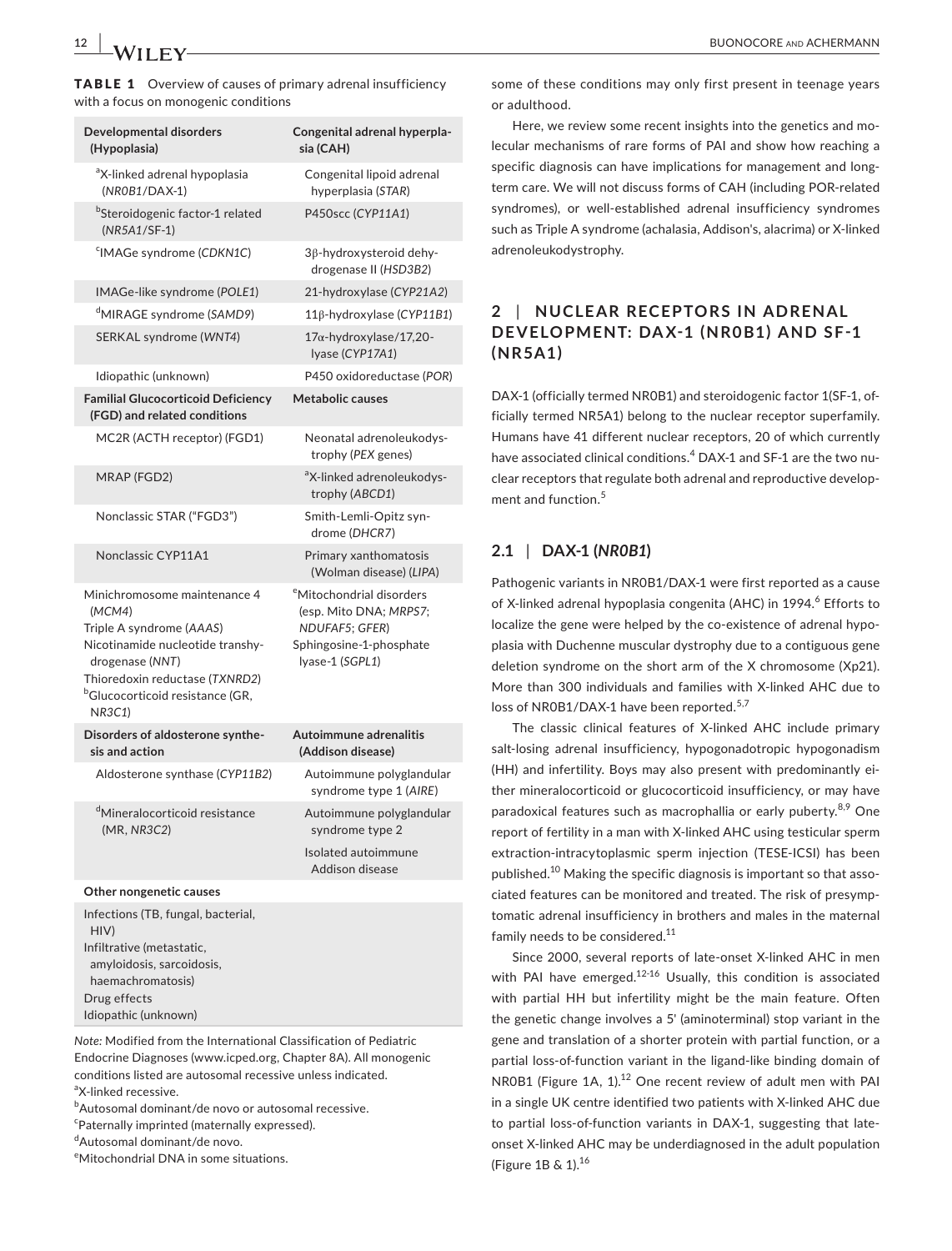

FIGURE 1 Late-onset X-linked adrenal hypoplasia congenita (AHC) due to variations in DAX-1/NR0B1. (A) Cartoon showing the protein structure with selected variants associated with late‐onset adrenal insufficiency highlighted. Black arrowheads represent repeat motifs. (B) Model of DAX‐1 bound to LRH‐1, a homologue of steroidogenic factor‐1 (SF‐1/NR5A1), with Pro279 indicated. The amino acid change p.P279L alters a hydrogen bond at the periphery of a key interaction domain and is associated with a partial phenotype. Disruption of codon L278 at the core of the interaction domain is associated with classic early onset X-linked AHC. (C) Selected testicular histology from men with late‐onset phenotypes includes oligospermia (*not shown*), maturational arrest at a primary spermatid stage (*left panel*); or more severe atrophic, hyalinized tubules, Sertoli cell only features and Leydig cell pseudohyperplasia (*right panel*). LBD, ligand binding domain; HH, hypogonadotropic hypogonadism. Panels (B) and (C) modified from Kyriakakis N, Shonibare T, Kyaw-Tun J, et al Late-onset X-linked adrenal hypoplasia (DAX‐1, NR0B1): two new adult‐onset cases from a single centre. *Pituitary*. 2017;20(5):585‐593 © The Authors [\(http://creativeco](http://creativecommons.org/licenses/by/4.0/) [mmons.org/licenses/by/4.0/](http://creativecommons.org/licenses/by/4.0/))

#### **2.2** | **SF‐1 (***NR5A1***)**

Steroidogenic factor-1 (NR5A1) (located on 9q33) is another nuclear receptor that regulates adrenal and reproductive development. Targeted deletion of the gene encoding Nr5a1 in the mouse causes adrenal and gonadal dysgenesis; children with a similar phenotype of adrenogonadal dysfunction were first reported in 1999 and 2002.<sup>17-</sup> 19 These individuals had variants affecting key DNA-binding regions of SF-1 (P-box and A-box).<sup>20</sup>

Since these first publications, more than 250 individuals with pathogenic variants in NR5A1/SF-1 have been reported.<sup>5</sup> These changes are usually heterozygous de novo variants but can occur in a "sex-limited dominant" pattern; in this situation, an unaffected woman carries a heterozygous change and passes it to af‐ fected 46,XY children, thereby resembling an X‐linked condition. Pathogenic SF-1 variants are associated with a spectrum of phenotypes in 46,XY subjects including testicular dysgenesis/dysfunction (46,XY differences/disorders in sex development), severe hypospa‐ dias (accounting for approximately 5%‐7% of cases) and male factor infertility (1%-2%).<sup>21-28</sup> Although data are limited, it has been proposed that this subset of infertile men could develop hypogonadism and low testosterone with time, so this may represent a group who need longer term endocrine follow‐up.<sup>25</sup>

Analysis of larger pedigrees where individuals with 46,XY testic‐ ular dysfunction were found together with 46, XX women with ovarian insufficiency (POI) has revealed that defects in SF‐1 can affect human ovary function too.<sup>29</sup> Loss-of-function variants in NR5A1

are now well‐established in familial POI, but occur less commonly in sporadic (nonfamilial) POI or secondary amenorrhoea (1%-2%).<sup>22,28-</sup>  $32$  Of note, variants in a specific amino acid in the A-box of SF-1 (p.R92) are found in 46,XX ovotesticular DSD (ovotestes or testis), suggesting that very localized alterations in this key transcriptional regulator can "switch" ovary development into a testis development pathway in humans. 33-35

Despite these wide-ranging effects on reproductive function, SF‐1 variants causing *adrenal dysfunction* are comparatively rare. Only six children have been reported to date to have SF‐1‐associated adre‐ nal dysfunction, usually with variants in p.G35 or p.R92.<sup>18,19,36-38</sup> It remains to be seen whether adrenal dysfunction will occur progressively in individuals with reproductive dysfunction due to defects in SF‐1; available insights currently suggest that this is not the case, although longer term systematic follow‐up studies are needed. Therefore, it seems that human gonadal function is more sensitive to haplo-insufficiency or partial loss of SF‐1 activity than adrenal function.

# **3** | COMPLEX MULTISYSTEM GROWTH **DISORDERS: CDKN1C, SAMD9 AND POLE1**

Adrenal insufficiency has also been reported as part of three re‐ cently described multisystem growth restriction disorders: IMAGe syndrome, MIRAGE syndrome and POLE1. Although relatively rare, these conditions are associated with interesting pathogenic mecha‐ nisms and may be underdiagnosed.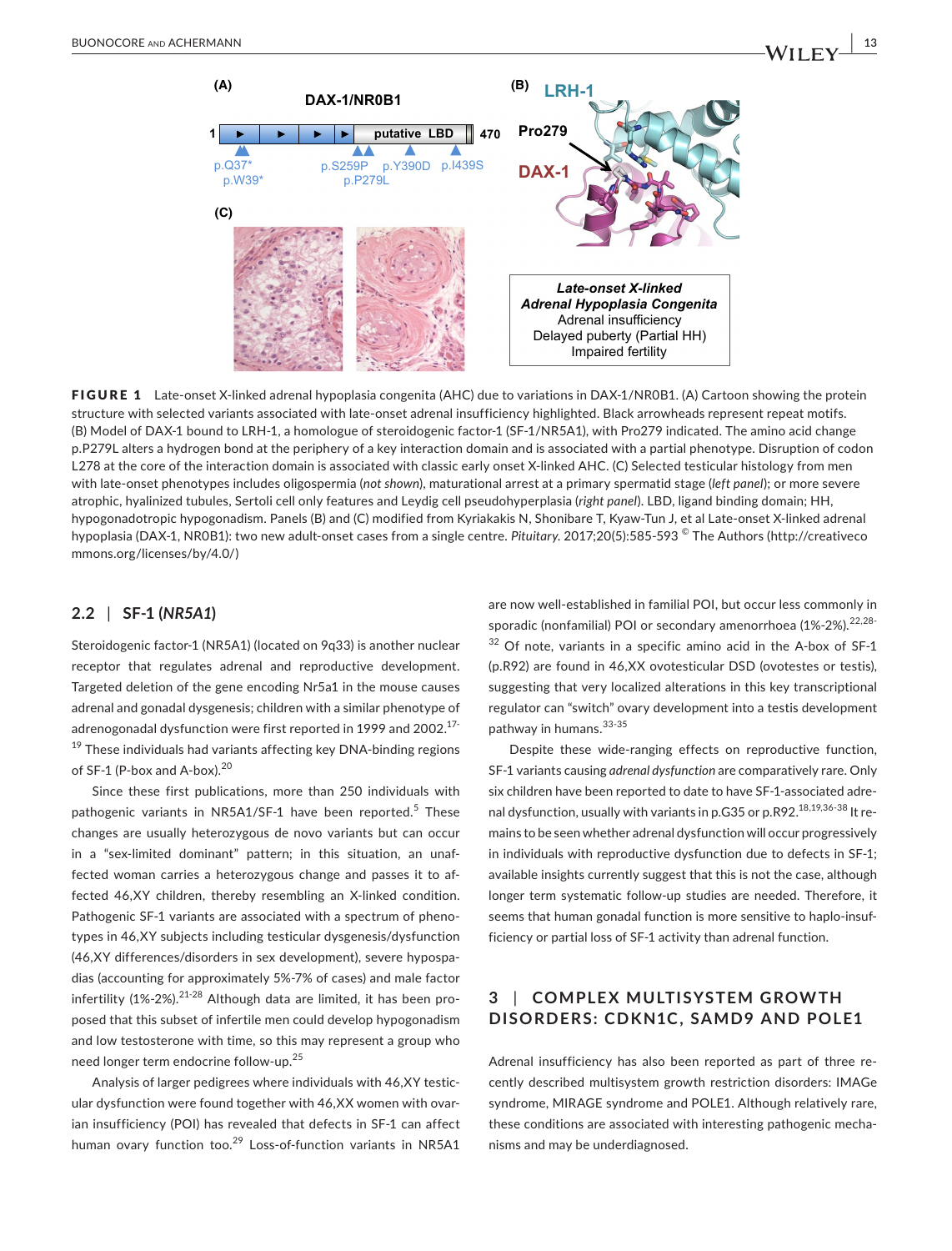#### **3.1** | **CDKN1C: IMAGe syndrome**

IMAGe syndrome is characterized by intrauterine growth restriction, metaphyseal dysplasia, adrenal hypoplasia and genitourinary anom‐ alies (often mild hypospadias) and was first described in 1999.<sup>39</sup> The adrenal dysfunction can be variable, including both glucocorticoid and mineralocorticoid insufficiency, and diabetes mellitus has been reported in some members of a large kindred.<sup>40</sup>

IMAGe syndrome is usually caused by heterozygous missense variants in the key negative cell cycle regulator, cyclin‐depen‐ dent kinase inhibitor 1C (CDKN1C).<sup>41</sup> These changes are localized to the PCNA‐binding domain and cause a gain‐of‐function and growth repression (Figure 2A).  $41-44$  The mechanism is unclear but may involve decreased degradation of CDKN1C, allowing pro‐ longed cell cycle repression and delayed S-phase progression. *CDKN1C* is an imprinted gene, which is only expressed from the maternal allele, so inheritance can mimic an X‐linked condition (although both boys and girls are affected). Interestingly, *loss‐of‐ function* of this growth repressor, CDKN1C, is found in approx‐ imately 10% of patients with Beckwith‐Wiedemann syndrome

(BWS), an "overgrowth" syndrome.<sup>41,45</sup> Children with BWS are at risk of adrenal tumours highlighting how developmental hypopla‐ sia and cancer can sometimes be at opposite ends of a molecular spectrum.

#### **3.2** | **SAMD9: MIRAGE syndrome**

Another multisystem growth restriction disorder occurs due to gain‐of‐function variants in the growth repressor, Sterile Alpha Motif Domain Containing 9 (SAMD9) (Figure 2B).<sup>46,47</sup> Most children with this condition are born preterm with growth restriction and develop variable, salt‐losing adrenal insufficiency in early life, although a small proportion of children do not exhibit adrenal fea‐ tures. Penoscrotal hypospadias or more female‐typical genitalia can be seen in 46,XY children and other features occur, such as infections, enteropathy, respiratory distress, anaemia and thrombocyto‐ paenia, and hydrocephalus. The condition has been termed MIRAGE syndrome (myelodysplasia [see below], infections, restricted growth, adrenal hypoplasia, gonadal anomalies and enteropathy).<sup>46</sup> Mortality can be high.



FIGURE 2 Complex multisystem growth disorders associated with gain-of-function mutations in CDKN1C and SAMD9. (A) CDKN1C is an inhibitor of cell cycle progression. Loss of CDKN1C is associated with the overgrowth condition, Beckwith‐Wiedemann syndrome, whereas gain‐of‐function mutations of CDKN1C cause adrenal hypoplasia as part of IMAGe syndrome. (B) SAMD9 also inhibits cell proliferation during normal foetal development. Gain‐of‐function mutations in SAMD9 (magenta) cause multisystem growth restriction as part of (M) IRAGE syndrome. Cells that develop somatic reversion events such as the monosomy 7 (blue) or loss‐of‐function mutations in SAMD9 (green) have a proliferative advantage and can partially "rescue" the phenotype. However, monosoomy 7 may be associated with secondary events, such as myelodysplasia in the haematopoietic system. IUGR, intrauterine growth restriction. Panel (B) modified from Buonocore F, Kühnen P, Suntharalingham JP, et al Somatic mutations and progressive monosomy modify SAMD9‐related phenotypes in humans. *J Clin Invest*. 2017;127(5):1700‐1713. © 2017 The Authors [\(http://creativecommons.org/licenses/by/4.0/\)](http://creativecommons.org/licenses/by/4.0/)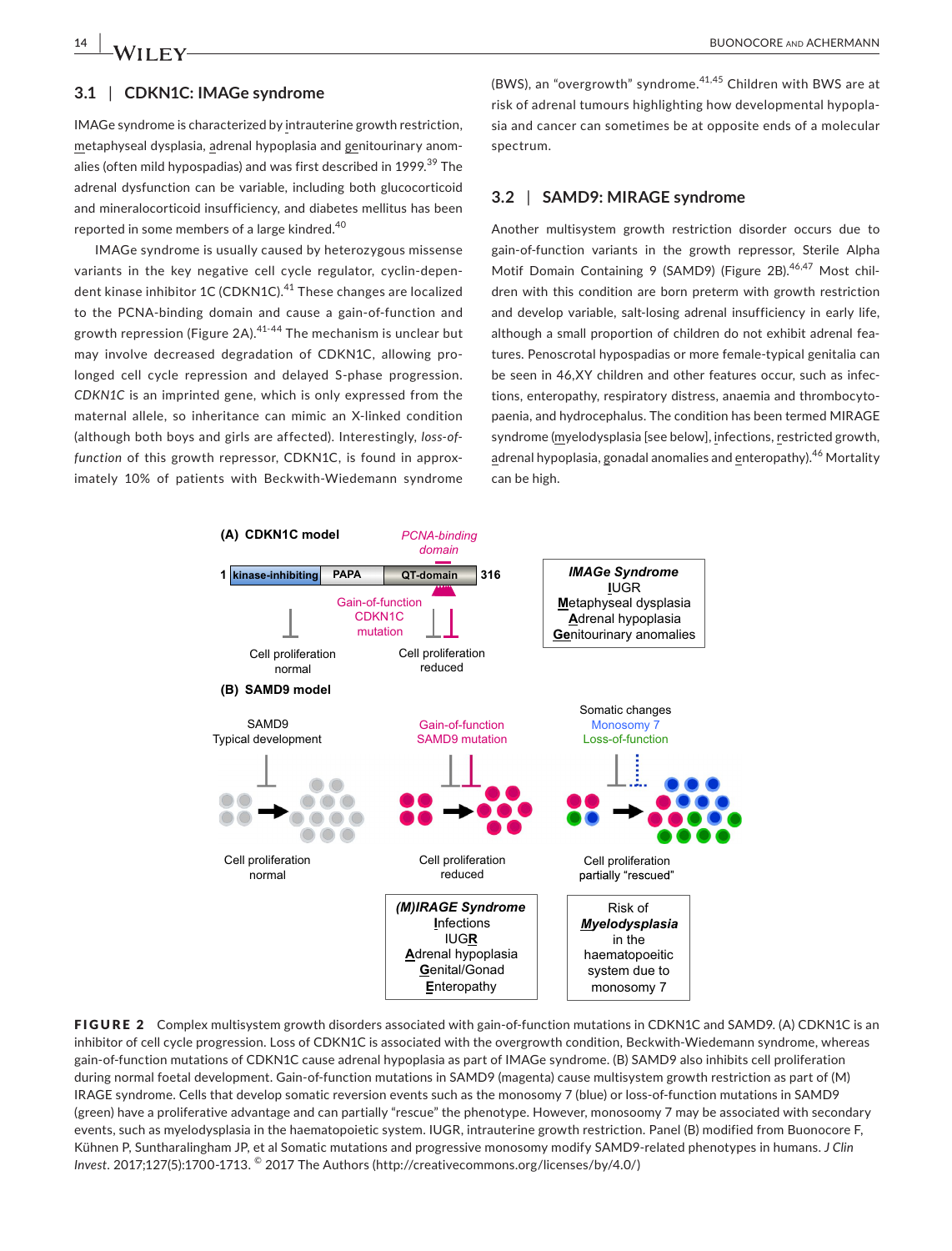Most gain‐of‐function SAMD9 variants occur de novo, although some germline inheritance and variable penetrance has been de‐ scribed.<sup>46,48</sup> SAMD9 may be involved in recycling growth factor receptors (eg EGFR) through endosome trafficking, so that gain‐of‐ function reduces availability of these receptors and leads to growth restriction.

*SAMD9* is located on the long arm of chromosome 7 (7q21). One fascinating feature of this condition is that children with SAMD9 mutations who survive early infancy often develop monosomy 7, partial 7q deletions or somatic nonsense (stop gain) changes in SAMD9 in haematopoietic cell lines, which "remove" the mutant SAMD9 allele and confer a clonal growth advantage on those cells (Figure 2B).46,47,49-51 This phenomenon can rescue the blood pheno‐ type in the short term. However, loss of 7q21 (including *SAMD9* and *SAMD9L*) can result in myelodysplastic syndrome in the bone mar‐ row (the "M" in MIRAGE) and further somatic "hits" can sometimes lead to the development of leukaemia.52 In contrast, some children have different forms of revertant mosaicism, such as gene conver‐ sion or uniparental disomy, which replace the mutant SAMD9 allele with a wild-type allele.<sup>51,53</sup> In these situations, the bone marrow features reverse and no haematopoietic issues develop.

It is hypothesized that such dynamic changes may modify the phenotype in different organs, explaining why some children have a mild or even no adrenal features.<sup>47</sup> Indeed, somatic modulation and revertant mosaicism could play a wider role in the phenotypic of en‐ docrine disorders than is currently recognized.

#### **3.3** | **POLE1**

Recently, biallelic loss‐of‐function variants in polymerase epsilon‐1 (POLE1, Pol  $\varepsilon$ ) have been reported to cause an IMAGe-like syndrome, in children with growth restriction and adrenal hypoplasia (with variable salt‐loss), together with variable immune dysfunction and distinctive facial features.<sup>54</sup> A small proportion of children have preserved adrenal function. POLE1 is a key DNA leading-strand polymerase, and most subjects reported to date have a heterozygous intronic variant (c.1686 + 32C>G) together with a disruptive loss‐of‐ function variant in the other allele. POLE1 plays an important role in DNA replication by binding to PCNA and extending DNA synthesis in the replisome. Loss of POLE1 disrupts this mechanism and is associated with delayed S‐phase progression and cell division, although the exact mechanism is unclear.

# **4** | **NONCL A SSIC STEROIDOGENIC DISORDERS: STAR AND CYP11A1**

Steroidogenic acute regulatory protein (STAR) and cytochrome P450 side-chain (P450scc, encoded by CYP11A1) are two key factors involved in the initial stages of steroidogenesis in the adrenal gland and gonads.<sup>55</sup>

STAR is located on the outer mitochondrial membrane and facil‐ itates transfer of cholesterol from the cytoplasm to the mitochon‐ drial inner membrane (Figure 3A). P450scc is the limiting step in steroidogenesis and catalyses the three steps needed for conversion of cholesterol to pregnenolone (Figure 3A).<sup>55</sup>

Severe disruption of STAR or P450scc/*CYP11A1* causes a block in all aspects of adrenal and gonadal steroid synthesis.<sup>56-58</sup> For STAR defects this is known as congenital lipoid adrenal hyper‐ plasia (CLAH).<sup>56</sup> Individuals with these conditions tend to present in the first month of life with salt‐losing adrenal insufficiency and cortisol insufficiency. Infants with a 46,XY karyotype have



FIGURE 3 Partial defects in STAR and CYP11A1 cause a predominant glucocorticoid insufficiency phenotype. (A) Cartoon showing the actions of STAR and P450scc/CYP11A1 in steroidogenesis in the adrenal gland (and gonad). Selected variants associated with partial phenotypes are indicated. (B) Model of STAR indicating the position of codons V187 and R188 at the core of the protein, which interact with cholesterol. OMM, outer mitochondrial membrane; IMM, inner mitochondrial membrane. Panel (B) modified with permission from Baker BY, Lin L, Kim CJ, et al Nonclassic congenital lipoid adrenal hyperplasia: A new disorder of the steroidogenic acute regulatory protein with very late presentation and normal male genitalia. *J Clin Endocrinol Metab*. 2006;91(12):4781‐4785. © 2006 The Endocrine Society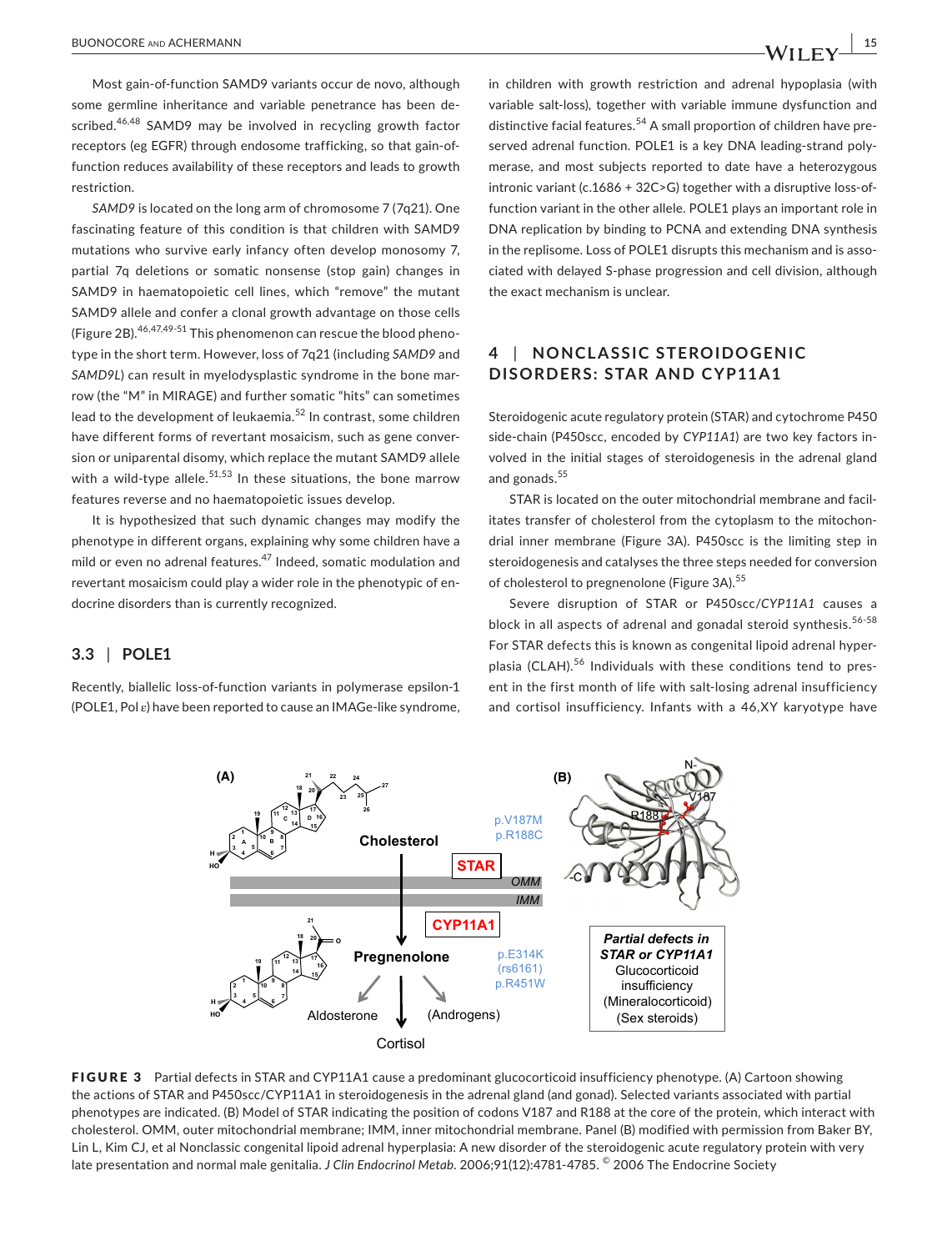female‐typical genitalia due to a lack of testosterone biosynthesis *in utero*. Ovarian insufficiency can occur variably in 46,XX girls at adolescence.

In addition to these "classic" conditions, it has now become ap‐ parent that partial defects in these enzymes cause nonclassic dis‐ orders; patients present with a predominant adrenal phenotype, usually affecting glucocorticoid synthesis and often resembling fa‐ milial glucocorticoid deficiency (FGD).

# **4.1** | **Nonclassic congenital lipoid adrenal hyperplasia – STAR**

Nonclassic congenital lipoid adrenal hyperplasia (NCLAH) was first reported in 2006 due to biallelic pathogenic missense variants in STAR.<sup>59</sup> Two brothers had predominant glucocorticoid insufficiency and normal genitalia (p.R188C), and a 46,XX girl had low cortisol and extremely high ACTH (p.V187M) (Figure 3A). These variants reduce interactions with the 3‐βOH group of cholesterol and cause partial loss of function (Figure 3B). In some individuals, variants in other codons (eg p.R192, p.G221) are found.<sup>37,60,61</sup> Given the overlap with features of familial glucocorticoid defi‐ ciency (resistance), NCLAH is sometimes termed FGD3. Long‐ term reproductive follow-up is required to ensure that puberty development occurs appropriately and adequate testosterone and oestrogen biosynthesis is maintained in adulthood. If semen anal‐ ysis shows viable sperm, appropriate counselling and sperm bank‐ ing might be offered in case progressive issues occur in the future.

### **4.2** | **Nonclassic CYP11A1 deficiency**

Similar to NCLAH, it is now emerging that partial loss of function of *CYP11A1* (encoding P450scc) also presents with a predominant

adrenal phenotype, affecting glucocorticoids and sometimes min‐ eralocorticoid synthesis.<sup>62,63</sup> Patients can present at different ages throughout childhood, often with hyperpigmentation, hypoglycae‐ mia or prolonged illness with infections.

Genetic analysis has revealed that many European individuals and families of European ancestry with this condition are compound (double) heterozygous for a c.940G > A variant (rs6161) on one al‐ lele of *CYP11A1* and a severely disruptive change on the other allele (Figure 3A).<sup>64</sup> Although the c.940G>A variant is predicted to cause a benign protein change (p.E314K), detailed molecular studies have shown that it generates a novel splice site so that missplicing occurs.  $64,65$  This variant is carried by approximately 1:140 people of European descent, but is likely to cause adrenal insufficiency only when inherited with a very rare disruptive change on the other allele. Partial CYP11A1 insufficiency can also occur in other populations, such as due to the p.R451W variant common in central Turkey.<sup>37,63</sup>

As with NCLAH, long‐term monitoring of sex hormone produc‐ tion and fertility is warranted at puberty and in adulthood. Fertility has been reported in men, although raised gonadotrophins are sometimes seen, and testicular adrenal rest tumours (TART) can occur if glucocorticoid insufficiency is poorly controlled.<sup>66</sup> Sperm banking might also be considered.

# **5** | **A NEW SPHINGOLIPIDOSIS: SGPL1**

Another recent discovery is the association of PAI with steroid‐re‐ sistant nephrotic syndrome, due to homozygous or compound heterozygous variants in sphingosine-1-phosphate lyase-1 (SGPL1). 67-69

SGPL1 is an enzyme that catalyses the breakdown of sphingo‐ lipids by cleaving sphingosine-1-phosphate.<sup>67</sup> Disruption of this enzyme can lead to an accumulation of sphingolipids and ceramide and



FIGURE 4 Sphingosine-1-phosphate lyase-1 (SGPL1) disruption causes adrenal insufficiency. (A) SGPL1 regulates breakdown of ceramide, a pathway associated with several established metabolic disorders (sphingolipidoses). (B) The *Sgpl1‐/‐* knockout mouse has an adrenal phenotype including depleted lipid in zona glomerulosa cells. Panels (A) and (B) modified from Prasad R, Hadjidemetriou I, Maharaj A, et al Sphingosine‐1‐phosphate lyase mutations cause primary adrenal insufficiency and steroid‐resistant nephrotic syndrome. *J Clin Invest*. 2017;127(3):942‐953 © 2017 The Authors (<http://creativecommons.org/licenses/by/4.0/>)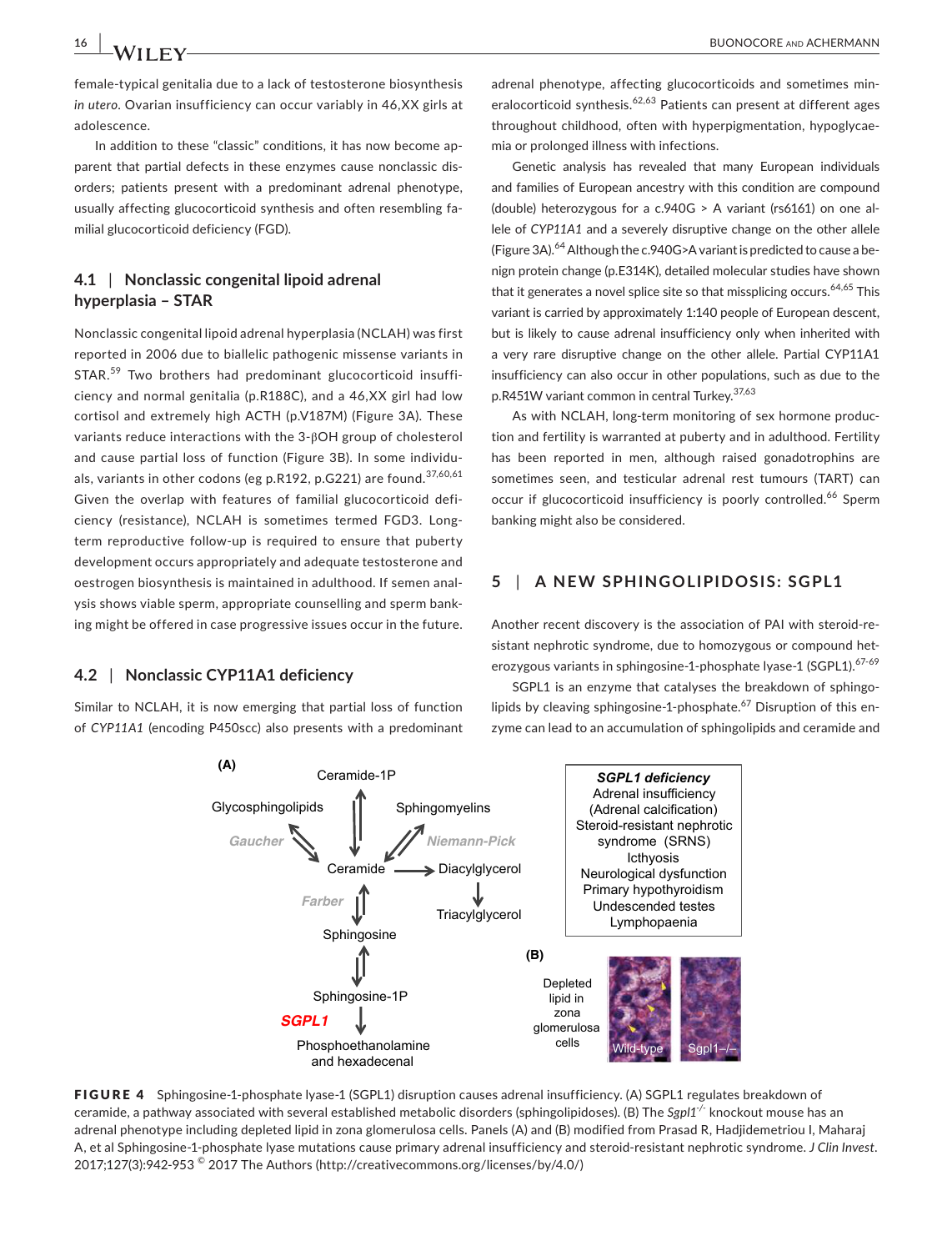represents a novel sphingolipidosis (similar to Fabry disease, Gaucher disease and Niemann‐Pick disease; Figure 4A). Other clinical fea‐ tures reported in these patients include ichthyosis, neurological dys‐ function, dyslipidaemia, lymphopaenia and other endocrine features such as primary hypothyroidism and cryptorchidism.<sup>67</sup> The adrenal features are not invariable at presentation and may be masked by steroid treatment for nephrotic syndrome or precipitated by steroid withdrawal. Some children have mineralocorticoid insufficiency and *Sgpl1* knockout mice have depleted lipid in zona glomerulosa cells (Figure 4B). In patients, adrenal calcifications can sometimes be seen on imaging.<sup>69</sup>

SGPL1-deficiency is an important diagnosis to make as it is a potentially progressive, multisystem disorder. Future therapies could target this pathway to restore function. Of note, SGPL1 antagonists have been trialled for the treatment of multiple sclerosis; initial data suggest these do not affect adrenal function but more information about the role of this pathway in the adrenal gland is needed.<sup>70</sup>

#### **5.1** | **Genetic testing for PAI**

Reaching a genetic diagnosis of PAI in childhood can have impor‐ tant implications for counselling and management, especially as inheritance patterns are variable, important potential associated features might need monitoring and treatment strategies can differ. Detecting affected family members before the onset of features can be important.

When presented with a child or young person with newly diagnosed adrenal insufficiency, several aspects of the history, clinical features or focused tests may give a clue to the underlying cause. For example:

- 1. Some more common causes of PAI such as congenital ad‐ renal hyperplasia (CAH), autoimmune Addison's disease and some metabolic causes (eg X‐linked adrenal leukodystrophy) can be diagnosed by focused biochemical testing backed up (where relevant) by single gene testing. Features such as hyperandrogenism (CAH) or other autoimmune conditions may help;
- 2. Family history may point to an X-linked condition (eg NR0B1/ hypoplasia; ABCD1/adrenoleukodystrophy) if boys are affected in the maternal family, or a recessive condition if there is known consanguinity (Table 1);
- 3. Known associated features can be highly informative if present at diagnosis (eg hypogonadotropic hypogonadism and NR0B1/ hypoplasia, steroid‐resistant nephrotic syndrome and SGPL1; IUGR/FGR and IMAGe/MIRAGE);
- 4. Ancestral background may be important as founder effects and geographical hotspots for some conditions are known.

In the absence of the potential features listed above, many forms of PAI have a similar biochemical profile (ie, elevated ACTH, low cortisol or poor cortisol response to stimulation, with or without mineralocorticoid insufficiency). Additional "clues" such as age of

presentation and presence of salt‐loss can sometimes help with a likely broad diagnosis, but are not specific on their own. Therefore, next‐generation sequencing approaches using targeted panels of known genes or exomes are being increasing used in both research and clinical practice.

The diagnostic rate for known genes using some of these ap‐ proaches is surprisingly high. In a national multicentre study of 95 children with PAI of unknown aetiology (non‐CAH, nonautoim‐ mune, nonmetabolic) in Turkey, a genetic diagnosis was made in almost 90% of individuals, with variants in just 10 genes (eg MC2R, NR0B1 (DAX‐1), STAR, CYP11A1, MRAP, NNT, ABCD1, NR5A1, AAAS, SGPL1).<sup>37</sup> Key founder effects and geographical hot spots were seen, such as a recurrent MRAP slice variant in Western Turkey and partial loss‐of‐function variant in CYP11A1 in Central regions. Obviously, high consanguinity rates would have enriched for recessively inherited conditions in this cohort, but even in an analysis of our data for young people presenting with PAI in the United Kingdom, a genetic diagnosis was reached in more than 60% of children and young people (unpublished data). Thus, ge‐ netic analysis seems worthwhile.

So, what is the best approach to clinical genetic analysis? This is a difficult question as access to genetic testing varies in different countries and policies change rapidly as technologies improve and costs reduce. In England, the "National Genomic Test Directory" was launched in March 2019 to provide guidance on commissioned genetic testing for rare and inherited diseases ([https://www.england.nhs.uk/](https://www.england.nhs.uk/publication/national-genomic-test-directories/) [publication/national-genomic-test-directories/](https://www.england.nhs.uk/publication/national-genomic-test-directories/)). At the time of writing, we would suggest that single gene testing is still preferred for conditions such as 21-hydroxylase deficiency or X-linked adrenoleukodystrophy where there are diagnostic biochemical markers. Focused panels are also available that include many of the genetic causes of PAI. Ultimately, in the future, clinical exomes or genomes with *targeted analysis* of relevant genes will likely be the best approach, as all known genes can be reviewed initially and, if the cause is not found, data can subsequently be reanalysed as new genetic causes are identified or the relevance becomes established of intronic changes that may af‐ fect splicing. Finally, knowledge of geographical hotspots can be very important for targeting genetic testing quickly and cost-effectively, especially in resource‐limited settings.

As well as the known causes described here, gene discovery approaches using genome wide analysis, better understanding of human adrenal development and function, and newer genetic approaches should help in the discovery of additional causes of PAI in the future.<sup>71</sup> Where no genetic cause is identified, other physical causes may have been overlooked. Finally, in a small but important group, adrenal insufficiency *resolves* and no specific cause is found.

# **6** | **CONCLUSIONS**

The genetics of many rare forms of primary adrenal insufficiency is gradually being elucidated. Making a specific diagnosis can have im‐ plications for immediate management and for monitoring long‐term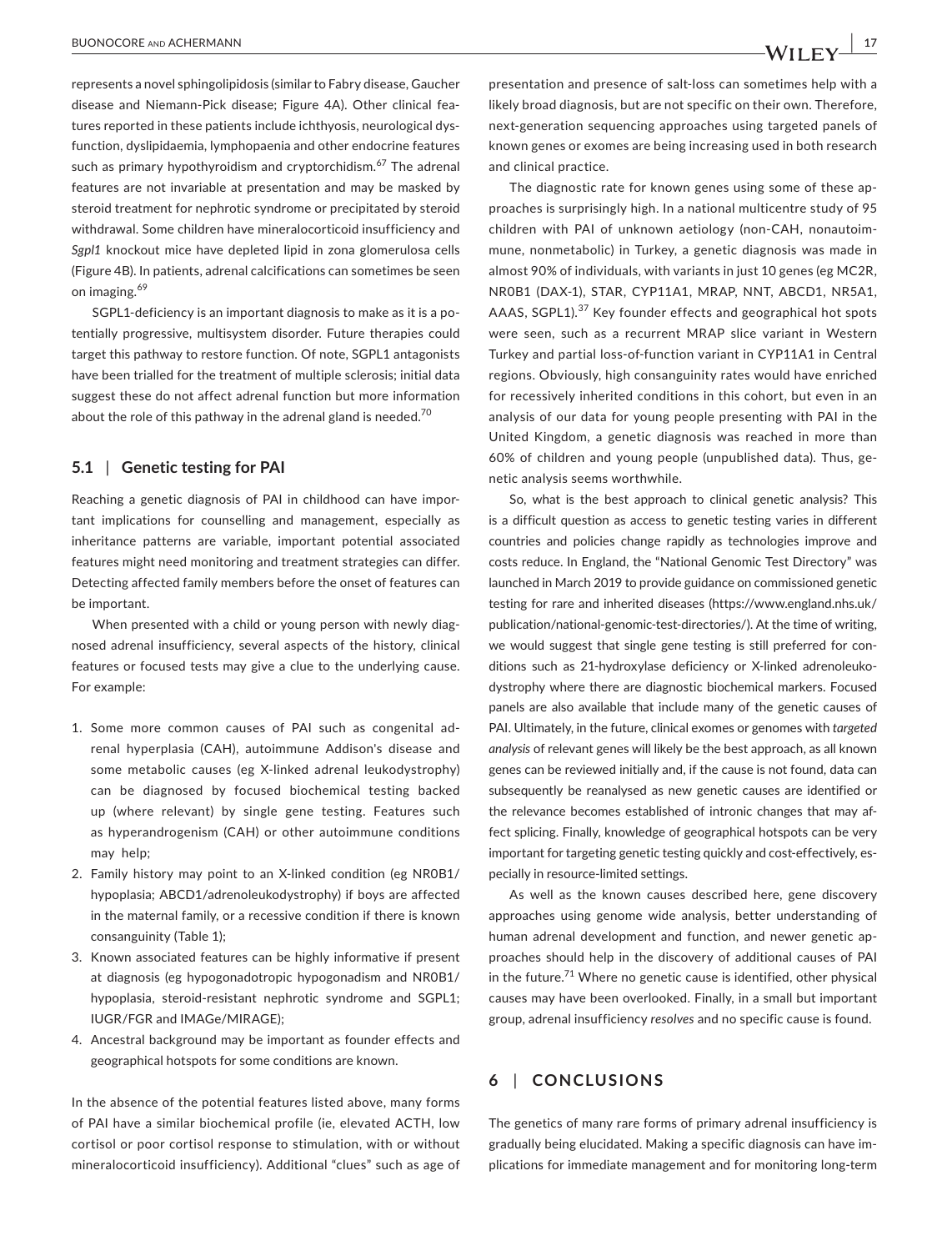care. Milder or nonclassic forms of adrenal dysfunction can some‐ times first present in teenage years or adulthood. In some situations, these individuals may have been labelled as having "Addison's" dis‐ ease and more detailed genetic investigations to find a specific cause have not been undertaken.

#### **ACKNOWLEDGEMENTS**

JCA is a Wellcome Trust Senior Research Fellow in Clinical Science (grant and 209328/Z/17/Z) with research support from Great Ormond Street Hospital Children's Charity (grant V2518) and the National Institute for Health Research, Great Ormond Street Hospital Biomedical Research Centre (grant IS‐BRC‐1215‐20012). The views expressed are those of the authors and not necessarily those of the National Health Service, National Institute for Health Research or Department of Health. We recognize the contribu‐ tions made to the field by Professor Lou Metherell and colleagues at Queen Mary University London, as well as the input of many other collaborators involved in our research.

#### **CONFLICT OF INTEREST**

Nothing to declare.

#### **DATA AVAILABILITY STATEMENT**

All data in this review are derived from published sources and are acknowledged or referenced accordingly.

#### **ORCID**

*Federica Buonocore* <https://orcid.org/0000-0002-8274-7241> John C. Achermann<sup>1</sup> <https://orcid.org/0000-0001-8787-6272>

#### **REFERENCES**

- 1. Bornstein SR, Allolio B, Arlt W, et al. Diagnosis and treatment of primary adrenal insufficiency: an endocrine society clinical practice guideline. *J Clin Endocrinol Metab*. 2016;101(2):364‐389.
- 2. Flück CE. Mechanisms in endocrinology: update on pathogene‐ sis of primary adrenal insufficiency: beyond steroid enzyme de‐ ficiency and autoimmune adrenal destruction. *Eur J Endocrinol*. 2017;177(3):R99‐R111.
- 3. Khalid JM, Oerton JM, Dezateux C, Hindmarsh PC, Kelnar CJ, Knowles RL. Incidence and clinical features of congenital adrenal hyperplasia in Great Britain. *Arch Dis Child*. 2012;97(2):101‐106.
- 4. Achermann JC, Schwabe J, Fairall L, Chatterjee K. Genetic disorders of nuclear receptors. *J Clin Invest*. 2017;127(4):1181‐1192.
- 5. Suntharalingham JP, Buonocore F, Duncan AJ, Achermann JC. DAX-1 (NR0B1) and steroidogenic factor-1 (SF-1, NR5A1) in human disease. *Best Pract Res Clin Endocrinol Metab*. 2015;29(4):607‐619.
- 6. Muscatelli F, Strom TM, Walker AP, et al. Mutations in the DAX‐1 gene give rise to both X‐linked adrenal hypoplasia congenita and hy‐ pogonadotropic hypogonadism. *Nature*. 1994;372(6507):672‐676.
- 7. Lin L, Gu WX, Ozisik G, et al. Analysis of DAX1 (NR0B1) and steroidogenic factor‐1 (NR5A1) in children and adults with primary

adrenal failure: ten years' experience. *J Clin Endocrinol Metab*. 2006;91(8):3048‐3054.

- 8. Wiltshire E, Couper JJ, Rodda C, Jameson JL, Achermann JC. Variable presentation of X‐linked adrenal hypoplasia congenita. *J Pediatr Endocrinol Metab*. 2001;14(8):1093‐1096.
- 9. Landau Z, Hanukoglu A, Sack J, et al. Clinical and genetic heteroge‐ neity of congenital adrenal hypoplasia due to NR0B1 gene muta‐ tions. *Clin Endocrinol (Oxf)*. 2010;72(4):448‐454.
- 10. Frapsauce C, Ravel C, Legendre M, et al. Birth after TESE-ICSI in a man with hypogonadotropic hypogonadism and congenital adre‐ nal hypoplasia linked to a DAX‐1 (NR0B1) mutation. *Hum Reprod*. 2011;26(3):724‐728.
- 11. Achermann JC, Silverman BL, Habiby RL, Jameson JL. Presymptomatic diagnosis of X‐linked adrenal hypoplasia congenita by analysis of DAX1. *J Pediatr*. 2000;137(6):878‐881.
- 12. Tabarin A, Achermann JC, Recan D, et al. A novel mutation in DAX1 causes delayed-onset adrenal insufficiency and incomplete hypogonadotropic hypogonadism. *J Clin Invest*. 2000;105(3): 321‐328.
- 13. Mantovani G, Ozisik G, Achermann JC, et al. Hypogonadotropic hypogonadism as a presenting feature of late‐onset X‐linked adrenal hypoplasia congenita. *J Clin Endocrinol Metab*. 2002;87(1):44‐48.
- 14. Ozisik G, Mantovani G, Achermann JC, et al. An alternate translation initiation site circumvents an amino‐terminal DAX1 nonsense mutation leading to a mild form of X-linked adrenal hypoplasia congenita. *J Clin Endocrinol Metab*. 2003;88(1):417‐423.
- 15. Guclu M, Lin L, Erturk E, Achermann JC, Cangul H. Puberty, stress, and sudden death. *Lancet*. 2010;376(9751):1512.
- 16. Kyriakakis N, Shonibare T, Kyaw‐Tun J, et al. Late‐onset X‐linked ad‐ renal hypoplasia (DAX‐1, NR0B1): two new adult‐onset cases from a single center. *Pituitary*. 2017;20(5):585‐593.
- 17. Luo X, Ikeda Y, Parker KL. A cell‐specific nuclear receptor is essen‐ tial for adrenal and gonadal development and sexual differentiation. *Cell*. 1994;77(4):481‐490.
- 18. Achermann JC, Ito M, Ito M, Hindmarsh PC, Jameson JL. A mutation in the gene encoding steroidogenic factor-1 causes XY sex reversal and adrenal failure in humans. *Nat Genet*. 1999;22(2):125‐126.
- 19. Achermann JC, Ozisik G, Ito M, et al. Gonadal determination and adrenal development are regulated by the orphan nuclear recep‐ tor steroidogenic factor‐1, in a dose‐dependent manner. *J Clin Endocrinol Metab*. 2002;87(4):1829‐1833.
- 20. Ito M, Achermann JC, Jameson JL. A naturally occurring steroidogenie factor‐1 mutation exhibits differential binding and activation of target genes. *J Biol Chem*. 2000;275(41):31708‐31714.
- 21. Lin L, Philibert P, Ferraz-de-Souza B, et al. Heterozygous missense mutations in steroidogenic factor 1 (SF1/Ad4BP, NR5A1) are associated with 46, XY disorders of sex development with normal adre‐ nal function. *J Clin Endocrinol Metab*. 2007;92(3):991‐999.
- 22. Camats N, Pandey AV, Fernández‐Cancio M, et al. Ten novel muta‐ tions in the NR5A1 gene cause disordered sex development in 46, XY and ovarian insufficiency in 46, XX individuals. *J Clin Endocrinol Metab*. 2012;97(7):1294‐1306.
- 23. Köhler B, Lin L, Mazen I, et al. The spectrum of phenotypes associated with mutations in steroidogenic factor 1 (SF‐1, NR5A1, Ad4BP) includes severe penoscrotal hypospadias in 46, XY males without adrenal insufficiency. *Eur J Endocrinol*. 2009;161(2):237‐242.
- 24. Tantawy S, Lin L, Akkurt I, et al. Testosterone production during puberty in two 46, XY patients with disorders of sex development and novel NR5A1 (SF‐1) mutations. *Eur J Endocrinol*. 2012;167(1):125‐130.
- 25. Bashamboo A, Ferraz-De-Souza B, Loureno D, et al. Human male infertility associated with mutations in NR5A1 encoding ste‐ roidogenic factor 1. *Am J Hum Genet*. 2010;87(4):505‐512.
- 26. Röpke A, Tewes AC, Gromoll J, Kliesch S, Wieacker P, Tüttelmann F. Comprehensive sequence analysis of the NR5A1 gene encoding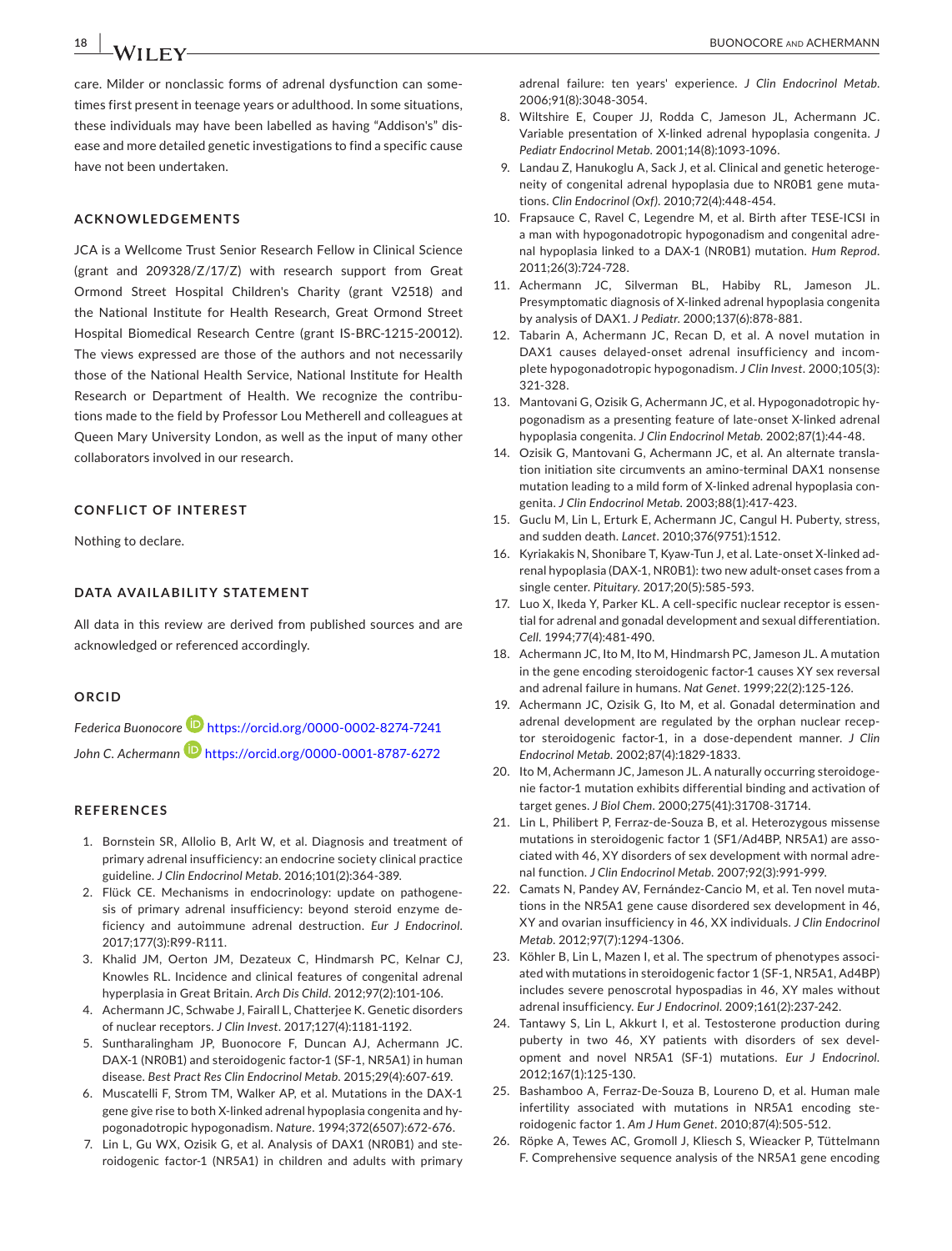steroidogenic factor 1 in a large group of infertile males. *Eur J Hum Genet*. 2013;21(9):1012‐1015.

- 27. Ferlin A, Rocca MS, Vinanzi C, Ghezzi M, Di Nisio A, Foresta C. Mutational screening of NR5A1 gene encoding steroidogenic factor 1 in cryptorchidism and male factor infertility and functional analysis of seven undescribed mutations. *Fertil Steril*. 2015;104(1):163‐169.  $\sim$ 1
- 28. Domenice S, Zamboni Machado A, Moraes Ferreira F, et al. Wide spectrum of NR5A1-related phenotypes in 46, XY and 46, XX individuals. *Birth Defects Res C Embryo Today*. 2016;108(4):309‐320.
- 29. Lourenço D, Brauner R, Lin L, et al. Mutations in NR5A1 associated with ovarian insufficiency. *N Engl J Med*. 2009;360(12):1200‐1210.
- 30. Janse F, De With LM, Duran KJ, et al. Limited contribution of NR5A1 (SF‐1) mutations in women with primary ovarian insufficiency (POI). *Fertil Steril*. 2012;97(1):141‐146.
- 31. Philibert P, Paris F, Lakhal B, et al. NR5A1 (SF-1) gene variants in a group of 26 young women with XX primary ovarian insufficiency. *Fertil Steril*. 2013;99(2):484‐489.
- 32. Voican A, Bachelot A, Bouligand J, et al. NR5A1 (SF-1) mutations are not a major cause of primary ovarian insufficiency. *J Clin Endocrinol Metab*. 2013;98(5):1017‐1021.
- 33. Bashamboo A, Donohoue PA, Vilain E, et al. A recurrent p.Arg92Trp variant in steroidogenic factor‐ 1 (NR5A1) can act as a molecular switch in human sex development. *Hum Mol Genet*. 2016;25(16):3446‐3453.
- 34. Baetens D, Stoop H, Peelman F, et al. NR5A1 is a novel disease gene for 46, XX testicular and ovotesticular disorders of sex develop‐ ment. *Genet Med*. 2017;19(4):367‐376.
- 35. Igarashi M, Takasawa K, Hakoda A, et al. Identical NR5A1 missense mutations in two unrelated 46, XX individuals with testicular tis‐ sues. *Hum Mutat*. 2017;38(1):39‐42.
- 36. Biason-Lauber A, Schoenle EJ. Apparently normal ovarian differentiation in a prepubertal girl with transcriptionally inactive ste‐ roidogenic factor 1 (NR5A1/SF‐1) and adrenocortical Insufficiency. *Am J Hum Genet*. 2002;67(6):1563‐1568.
- 37. Guran T, Buonocore F, Saka N, et al. Rare causes of primary adrenal insufficiency: genetic and clinical characterization of a large nation‐ wide cohort. *J Clin Endocrinol Metab*. 2016;101(1):284‐292.
- 38. Orekhova AS, Kalinchenko N, Morozov IA, et al. A novel mutation in the critical P‐box residue of steroidogenic factor‐1 presenting with XY sex reversal and transient adrenal failure. *Horm Res Paediatr*. 2018;89(6):450‐454.
- 39. Vilain E, Le Merrer M, Lecointre C, et al. IMAGe, a new clinical association of intrauterine growth retardation, metaphyseal dys‐ plasia, adrenal hypoplasia congenita, and genital anomalies. *J Clin Endocrinol Metab*. 1999;84(12):4335‐4340.
- 40. Kerns SL, Guevara-Aguirre J, Andrew S, et al. A novel variant in CDKN1C is associated with intrauterine growth restriction, short stature, and early‐adulthood‐onset diabetes. *J Clin Endocrinol Metab*. 2014;99(10):E2117‐E2122.
- 41. Arboleda VA, Lee H, Parnaik R, et al. Mutations in the PCNAbinding domain of CDKN1C cause IMAGe syndrome. *Nat Genet*. 2012;44(7):788‐792.
- 42. Borges KS, Arboleda VA, Vilain E. Mutations in the PCNA-binding site of CDKN1C inhibit cell proliferation by impairing the entry into S phase. *Cell Div*. 2015;10(1):2.
- 43. Kato F, Hamajima T, Hasegawa T, et al. IMAGe syndrome: clinical and genetic implications based on investigations in three Japanese patients. *Clin Endocrinol (Oxf)*. 2014;80(5):706‐713.
- 44. Suntharalingham JP, Ishida M, Buonocore F, et al. Analysis of CDKN1C in fetal growth restriction and pregnancy loss. *F1000Res*. 2019;8:90.
- 45. Eggermann T, Binder G, Brioude F, et al. CDKN1C mutations: two sides of the same coin. *Trends Mol Med*. 2014;20(11):614‐622.
- 46. Narumi S, Amano N, Ishii T, et al. SAMD9 mutations cause a novel multisystem disorder, MIRAGE syndrome, and are associated with loss of chromosome 7. *Nat Genet*. 2016;48(7):792‐797.
- 47. Buonocore F, Kühnen P, Suntharalingham JP, et al. Somatic mutations and progressive monosomy modify SAMD9‐related pheno‐ types in humans. *J Clin Invest*. 2017;127(5):1700‐1713.
- 48. Schwartz JR, Wang S, Ma J, et al. Germline SAMD9 mutation in siblings with monosomy 7 and myelodysplastic syndrome. *Leukemia*. 2017;31:1827.
- 49. Shima H, Koehler K, Nomura Y, et al. Two patients with MIRAGE syndrome lacking haematological features: role of somatic second‐ site reversion SAMD9 mutations. *J Med Genet*. 2018;55(2):81‐85.
- 50. Shima H, Hayashi M, Tachibana T, et al. MIRAGE syndrome is a rare cause of 46, XY DSD born SGA without adrenal insufficiency. *PLoS One*. 2018;13(11):1‐10.
- 51. Csillag B, Ilencikova D, Meissl M, et al. Somatic mosaic monosomy 7 and UPD7q in a child with MIRAGE syndrome caused by a novel SAMD9 mutation. *Pediatr Blood Cancer*. 2019;66(4):1‐4.
- 52. Wong JC, Bryant V, Lamprecht T, et al. Germline SAMD9 and SAMD9L mutations are associated with extensive genetic evolu‐ tion and diverse hematologic outcomes. *JCI Insight*. 2018;3(14): e121086.
- 53. Pastor VB, Sahoo SS, Boklan J, et al. Constitutional SAMD9L mutations cause familial myelodysplastic syndrome and transient mono‐ somy 7. *Haematologica*. 2018;103(3):427‐437.
- 54. Logan CV, Murray JE, Parry DA, et al. DNA polymerase epsilon deficiency causes IMAGe syndrome with variable immunodeficiency. *Am J Hum Genet*. 2018;103(6):1038‐1044.
- 55. Miller WL. Disorders in the initial steps of steroid hormone synthesis. *J Steroid Biochem Mol Biol*. 2017;165:18‐37.
- 56. Bose HS, Sugawara T, Strauss JF, Miller WL. The pathophysiology and genetics of congenital lipoid adrenal hyperplasia. *N Engl J Med*. 2002;335(25):1870‐1879.
- 57. Hiort O, Holterhus PM, Werner R, et al. Homozygous disruption of P450 side‐chain cleavage (CYP11A1) is associated with prema‐ turity, complete 46, XY reversal, and severe adrenal failure. *J Clin Endocrinol Metab*. 2005;90(1):538‐541.
- 58. Tee MK, Abramsohn M, Loewenthal N, et al. Varied clinical presentations of seven patients with mutations in CYP11A1 encoding the cholesterol side‐chain cleavage enzyme, P450scc. *J Clin Endocrinol Metab*. 2013;98(2):713‐720.
- 59. Baker BY, Lin L, Kim CJ, et al. Nonclassic congenital lipoid adrenal hyperplasia: a new disorder of the steroidogenic acute regulatory protein with very late presentation and normal male genitalia. *J Clin Endocrinol Metab*. 2006;91(12):4781‐4785.
- 60. Metherell LA, Naville D, Halaby G, et al. Nonclassic lipoid congeni‐ tal adrenal hyperplasia masquerading as familial glucocorticoid de‐ ficiency. *J Clin Endocrinol Metab*. 2009;94(10):3865‐3871.
- 61. Sahakitrungruang T, Soccio RE, Lang‐Muritano M, Walker JM, Achermann JC, Miller WL. Clinical, genetic, and functional char‐ acterization of four patients carrying partial loss‐of‐function mu‐ tations in the steroidogenic acute regulatory protein (StAR). *J Clin Endocrinol Metab*. 2010;95(7):3352‐3359.
- 62. Sahakitrungruang T, Tee MK, Blackett PR, Miller WL. Partial defect in the cholesterol side‐chain cleavage enzyme P450scc (CYP11A1) resembling nonclassic congenital lipoid adrenal hyperplasia. *J Clin Endocrinol Metab*. 2011;96(3):792‐798.
- 63. Parajes S, Kamrath C, Rose IT, et al. A novel entity of clinically iso‐ lated adrenal insufficiency caused by a partially inactivating mu‐ tation of the gene encoding for P450 side chain cleavage enzyme (CYP11A1). *J Clin Endocrinol Metab*. 2011;96(11):1798‐1806.
- 64. Maharaj A, Buonocore F, Meimaridou E, et al. Predicted benign and synonymous variants in *CYP11A1*Cause primary adrenal insuffi‐ ciency through missplicing. *J Endocr Soc*. 2019;3(1):201‐221.